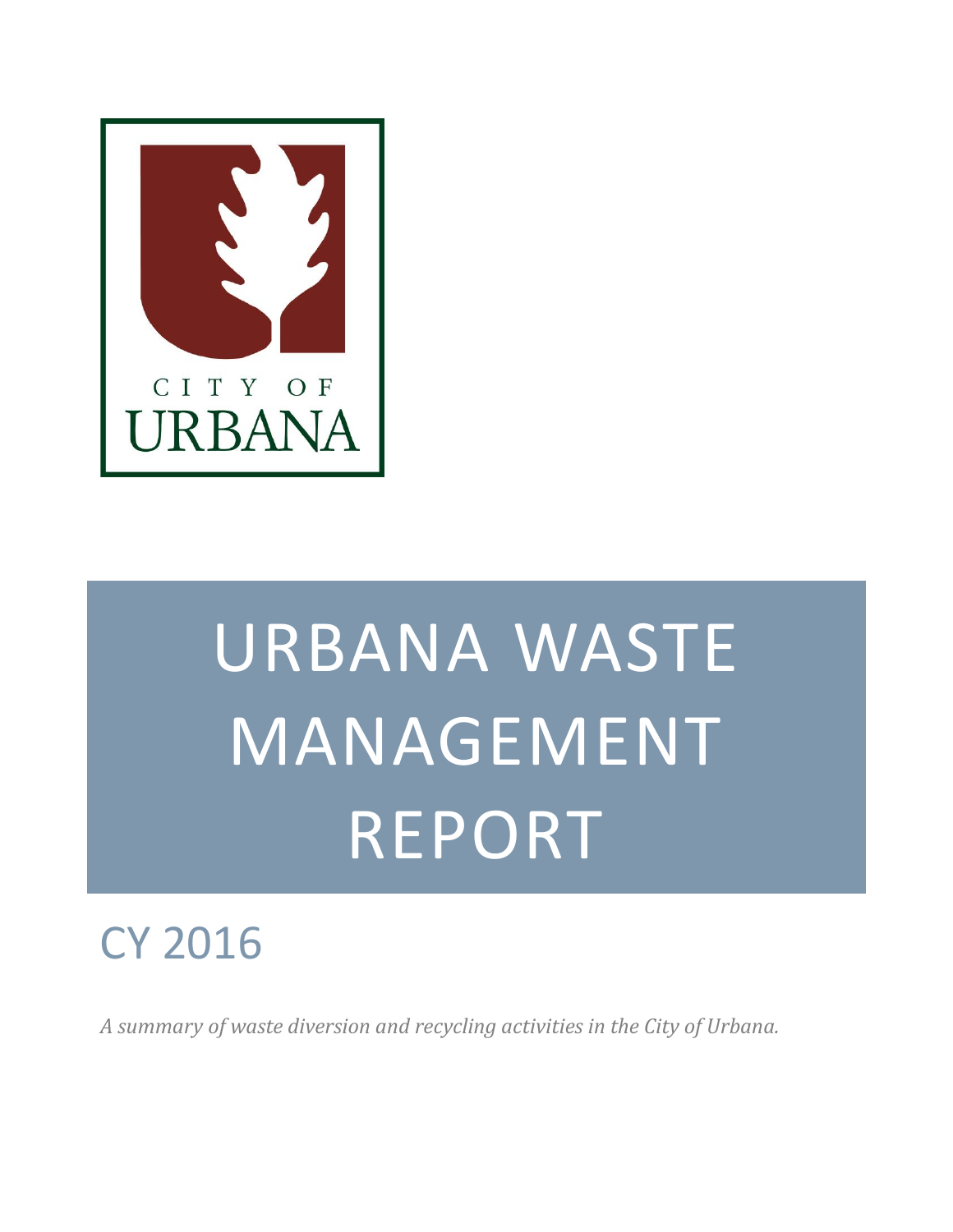#### **Diversion Rate**

In 2016 there was a total of 47,721 tons of waste *generated* in Urbana. This includes garbage, C&D and commodity recycling, and landscape materials composted. Of this total, 33,132 tons (69%) was landfilled; 10,296 tons (22%) was recycled, including C&D; and 4293 tons (9%) was composted. Urbana's waste diversion rate in 2016 was 31%. Urbana's waste diversion rate remained the same in 2016 as 2015. Below is a look at landfill, composting and recycling tonnages for the past six years.



Data has been tracked since 2011 when licensed City haulers were required to provide Urbana the quantity of garbage, recycling and landscape debris collected on an annual basis. Comparing 2016 data to 2011 data, Urbana has seen a 101% increase in recyclables collected, and a 35% decrease in landscape composted; but has also seen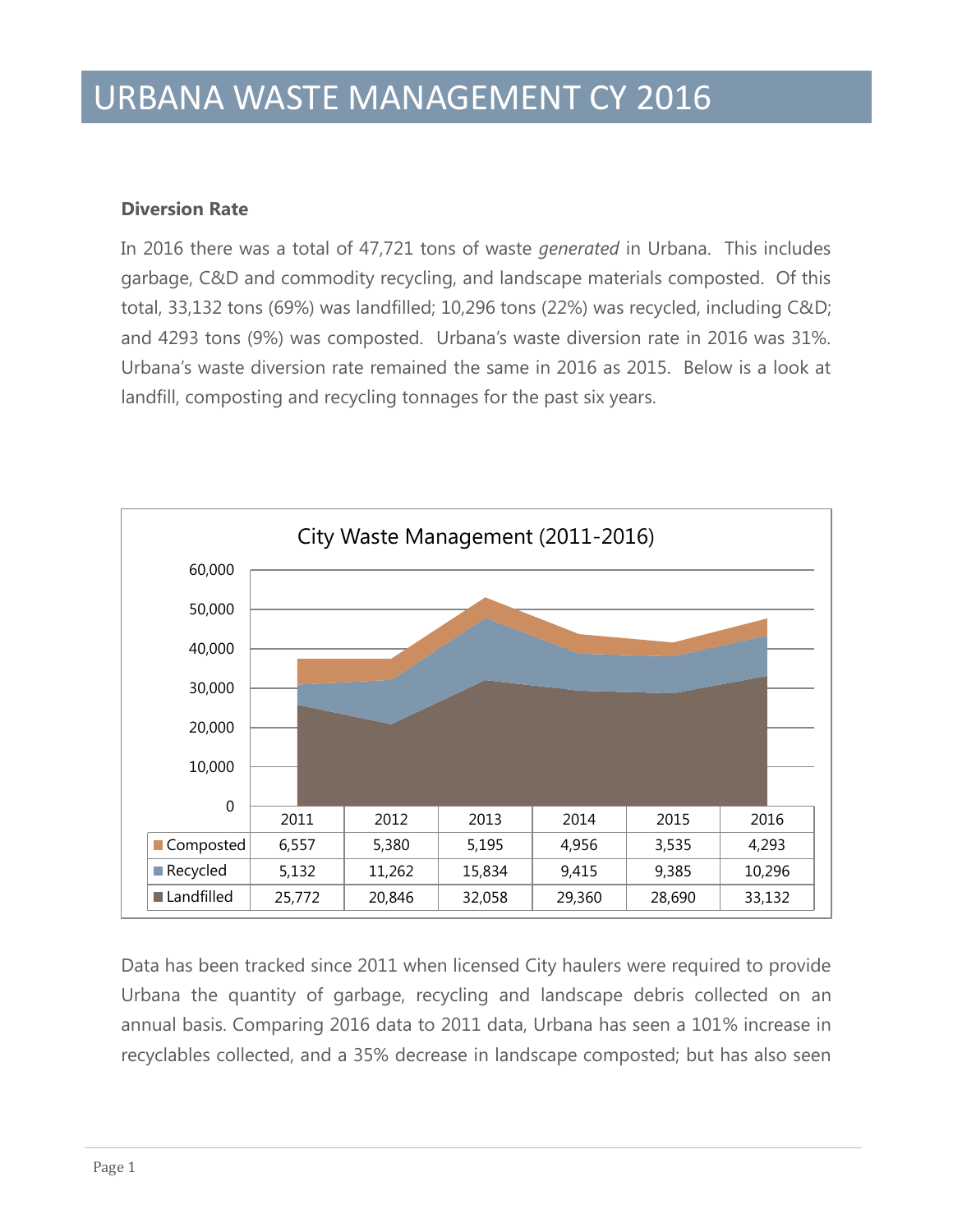an increase (29%) of garbage landfilled. Overall, the average diversion rate for the past six years is 35%. Accuracy of data has improved over the past six years as haulers, and Urbana Public Works divisions, have become accustomed to tracking data.

Here is the 2016 diversion rate:





Participation in the U-Cycle program rose 5% in 2016; from 71% in 2015 to 76% in 2016. Part of the increase of the participation rate stemmed from a bin audit conducted by staff. In the past only household U-Cart deliveries were tracked. Staff conducted a field audit which determined that 403 households in the U-Cycle program were using bins only. This data has not previously been reported so based on the bin and U-Cart data, by which we assume participation rate, participation rose 5%. In addition, outreach efforts attributed to a participation increase as well. Additionally, the convenience of requesting a U-Cart online makes it easy and convenient for Urbana residents to obtain a U-Cart and participate in the program.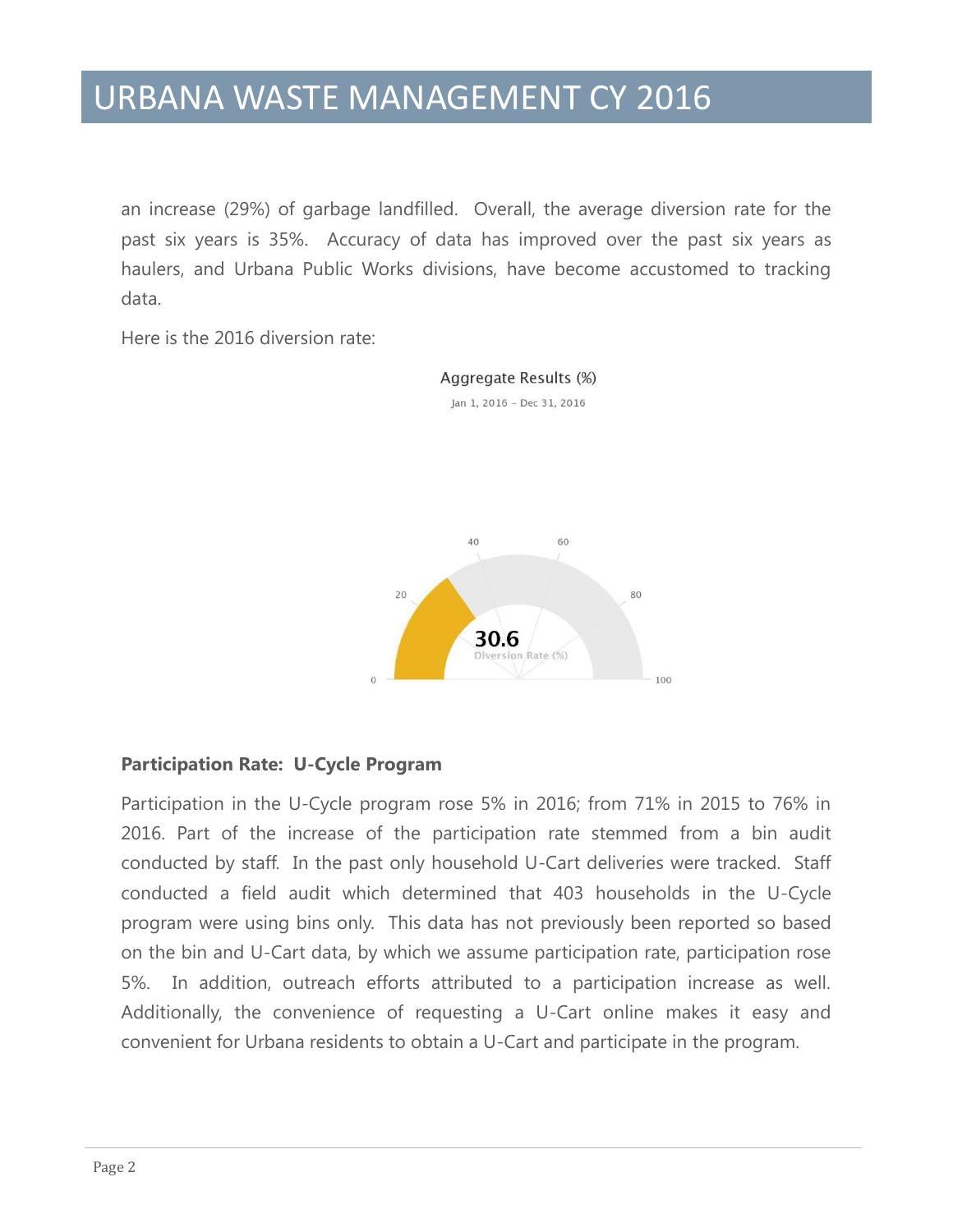#### **Environmental Impacts**

The U-Cycle programs recycled 3,000 tons of materials in 2016, averaging 250 tons of recyclables per month. According to a greenhouse gas reduction calculator developed by stopwaste.org<sup>1</sup>, 862 metric tons of CO2 emissions are avoided per month by recycling 250 tons of materials; and the equivalent of 2,233 cars are taken off the road every month.



That means that in 2016 Urbana residents saved 10,344 metric tons of CO2 emissions from releasing into the atmosphere.

#### **Green House Gas (GHG) Equivalencies**

The following Green House Gas (GHG) equivalencies were calculated through Re-trac Connect<sup>2</sup>.

In 2016 the GHG equivalencies in Urbana were the same as

- conserving 47,165 barrels of oil
- conserving 2,268,481 gallons of gasoline
- saving 1,849 homes worth of energy use
- switching 530,919 incandescent lightbulbs to CFL
- removing 4,270 passenger vehicles from the road
- planting 520,028 tree seedlings
- installing 6 wind turbines

See charts in appendix.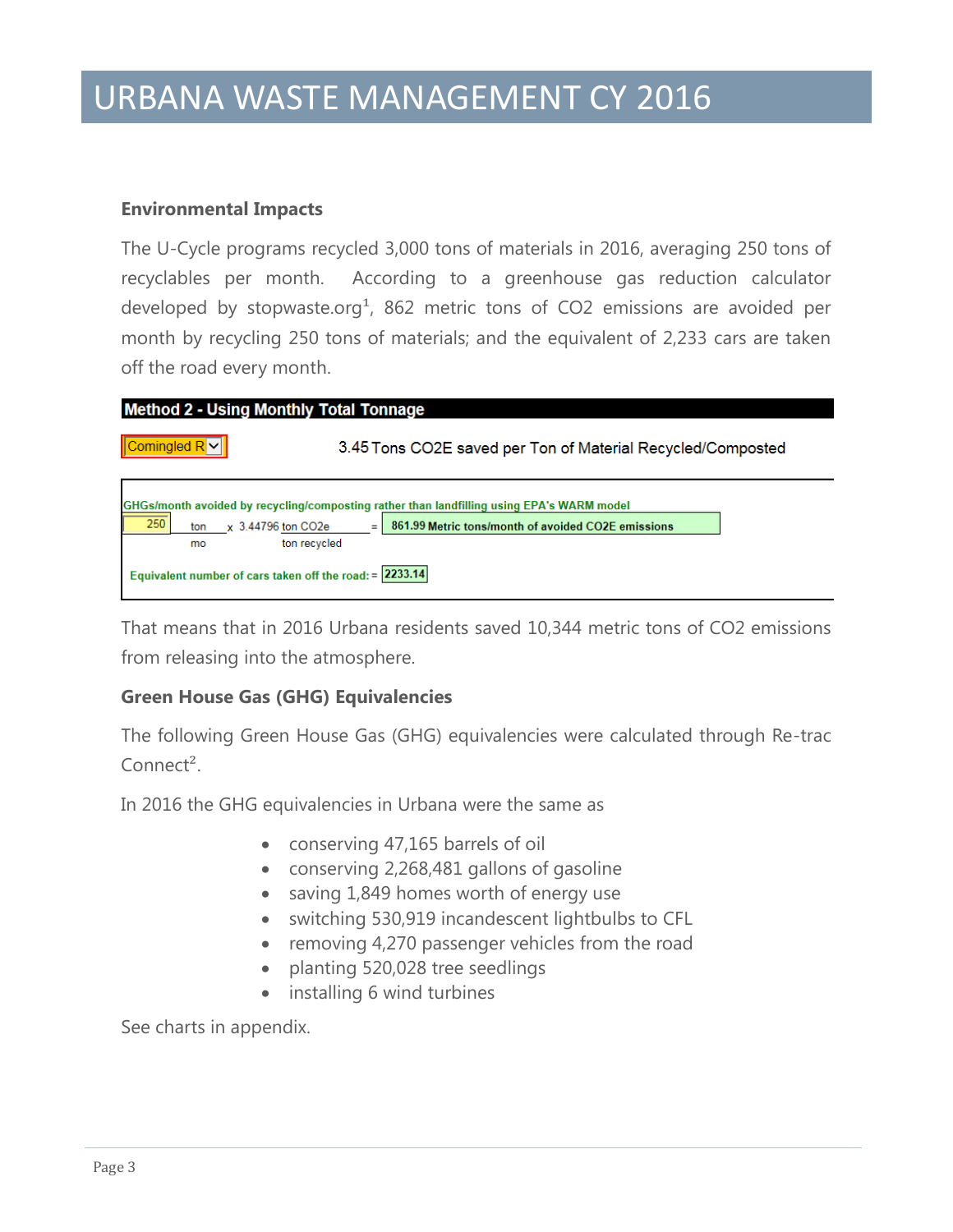#### **Economic Impacts**

In 2016, the average annual household garbage collection cost in Urbana was \$204.60 (or \$17.05/month)<sup>3</sup>. The average recycling collection cost in Urbana was \$37.20 (or \$3.10/month).

#### **Solid Waste Cost:**

Disposal cost:

Garbage disposed Illinois (average)\*= 2,088 lbs./person/year

Average number of people per household  $(HH)$ \*\* = 1.92

2,088 lbs./person \* 1.92 = 4,009 lbs./HH

Curbside housing units = 8500

4,009 lbs./HH/year \* 8500 HH= 34,076,500 lbs./year (17,038 tons/year)

8500 HH \*\$17.05/household/month (avg.) \* 12 months= \$1,739,100/year

Cost per ton:

\$1,739,100/ 17,038 tons=\$102/ton

Cost per pound:

 $$102/2000 = $0.05/lb.$ 

\* Study conducted by the Institute of Government & Public Affairs (2010); Fullerton, D., & Miller, S.

\*\*U.S. Census Data (2002)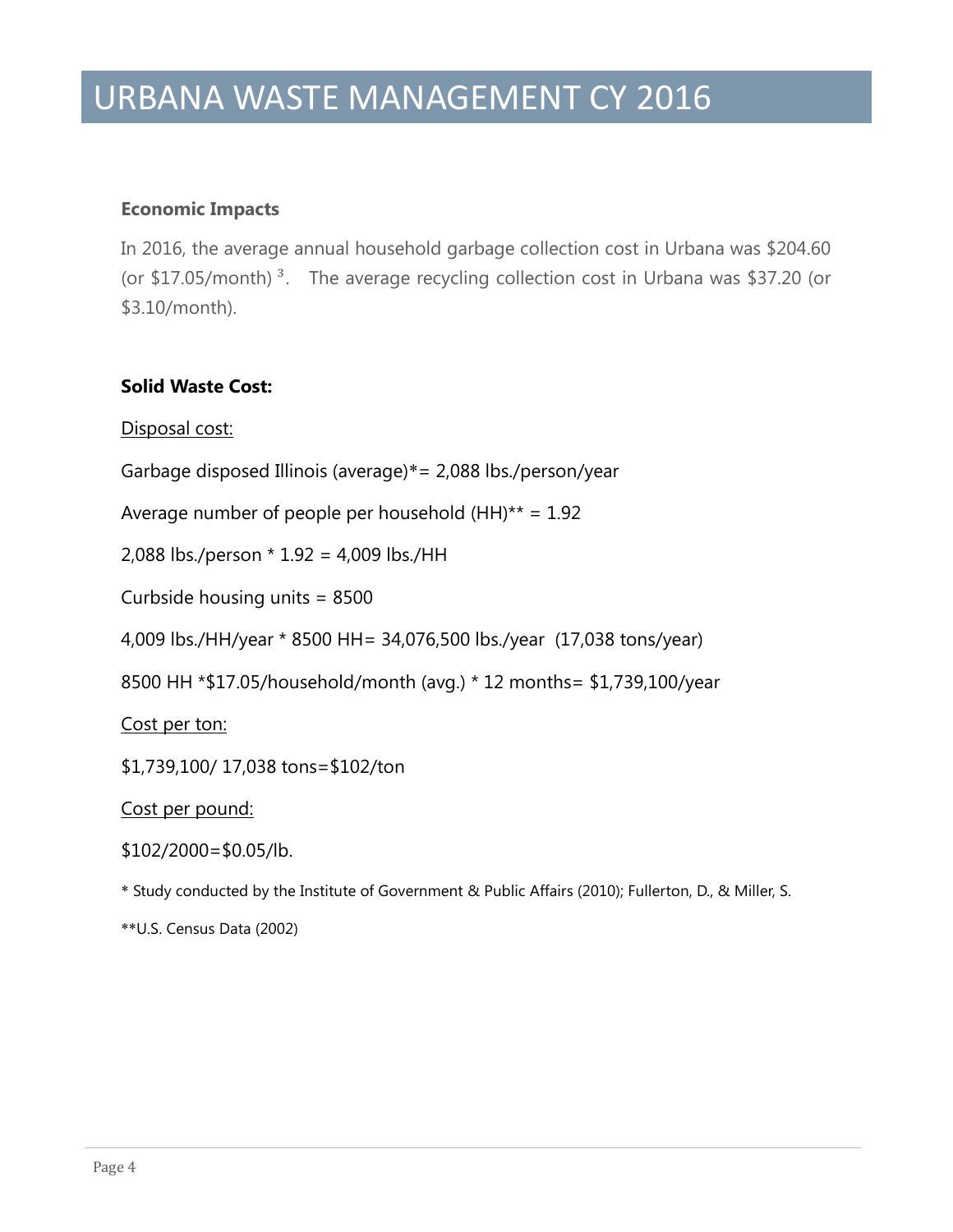#### **Recycling Costs:**

Curbside U-Cycle

Cost per ton:

 $$194,940*/2,256$  tons = \$86.41/ton

Cost per pound:

\$86.41/2000=\$0.04/lb.

\*Contractual cost (2016)

Multifamily U-Cycle

Cost per ton:

\$215,000\*/744 tons = \$288.98/ton

Cost per pound:

 $$288.98/2000 = $0.14/lb.$ 

\*Contractual cost (2016)

#### **Conclusion**

Comparing the 2016 curbside recycling and landfill costs per pound reveals that curbside recycling costs \$0.01 less per pound than landfilling materials. In addition, the GHG equivalencies indicate the positive effect that recycling has on the environment.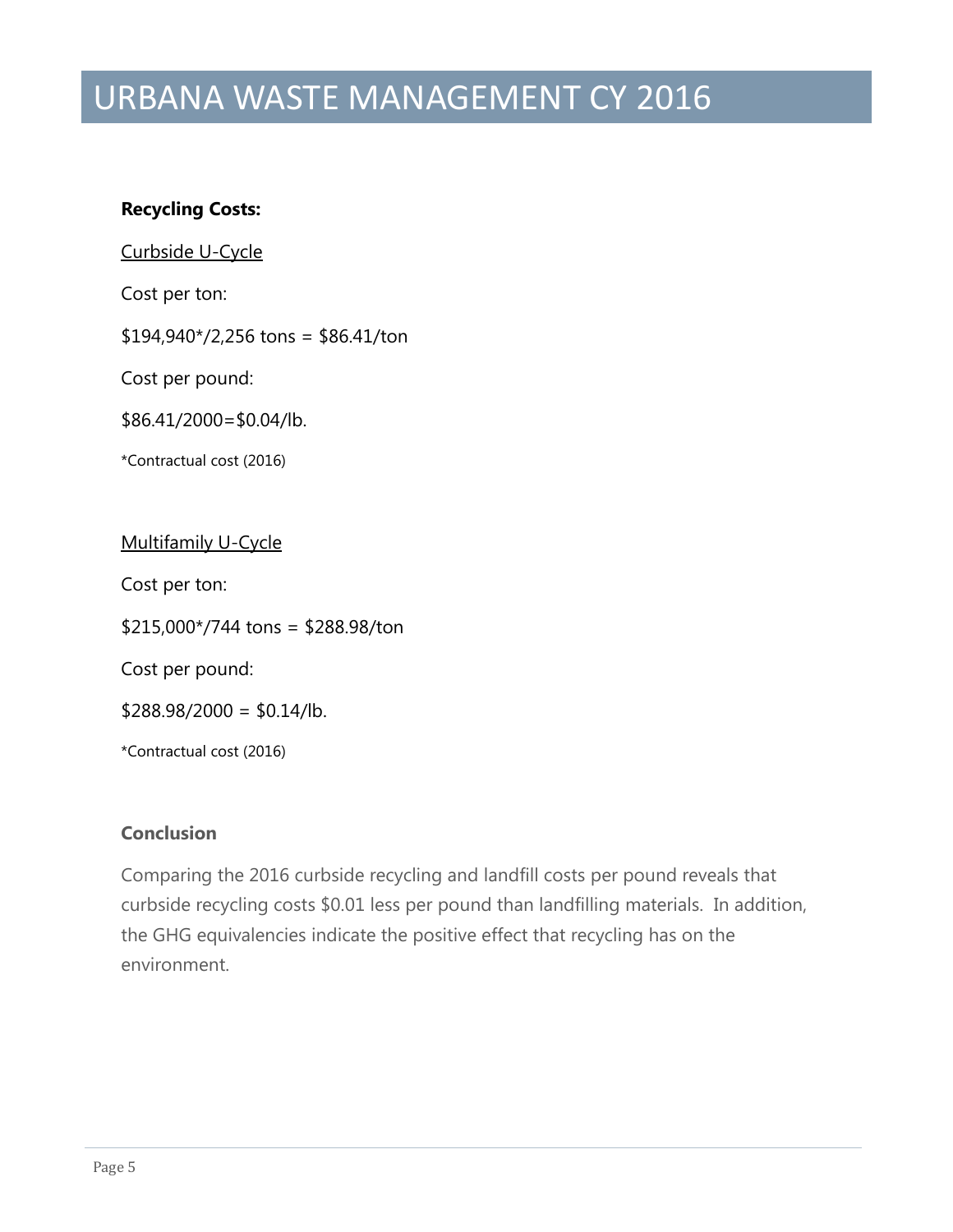#### **Appendix**





#### GHG Equivalencies Report - Gallons of gas conserved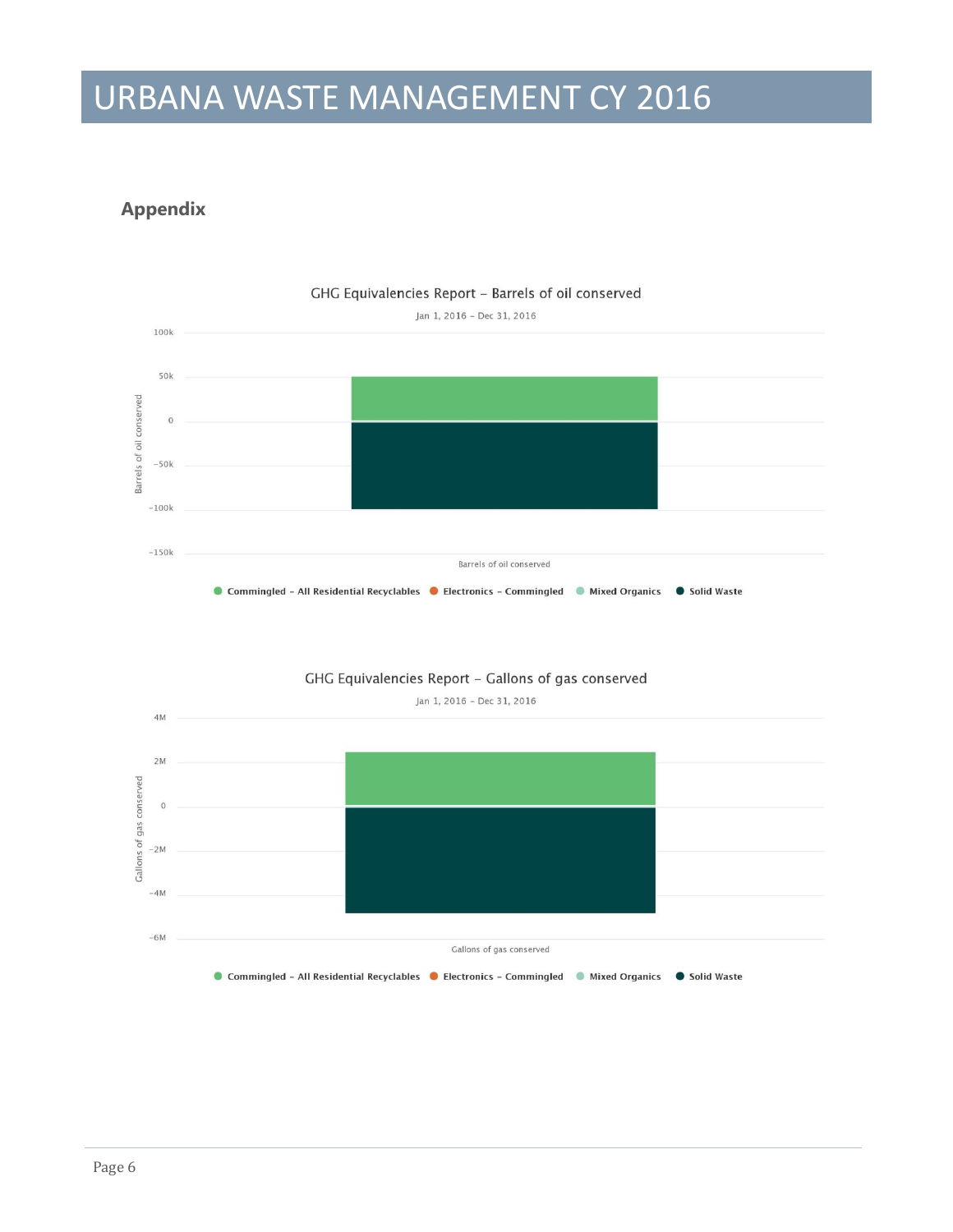

GHG Equivalencies Report - Homes worth of energy use per year saved



GHG Equivalencies Report - Incandescent lightbulbs switched to CFL lightbulbs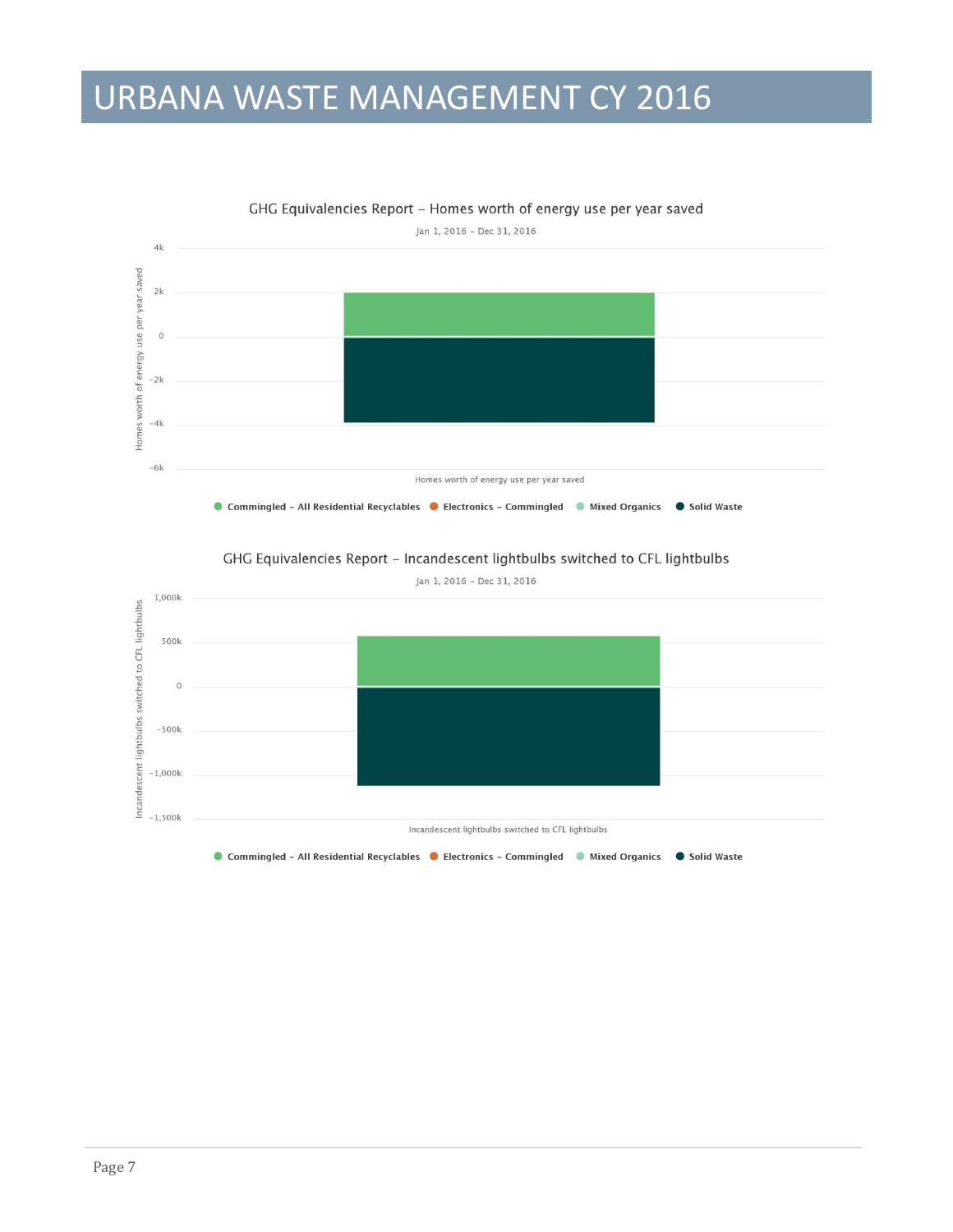

GHG Equivalencies Report - Passenger vehicles removed from the road



#### GHG Equivalencies Report - Tree seedlings grown